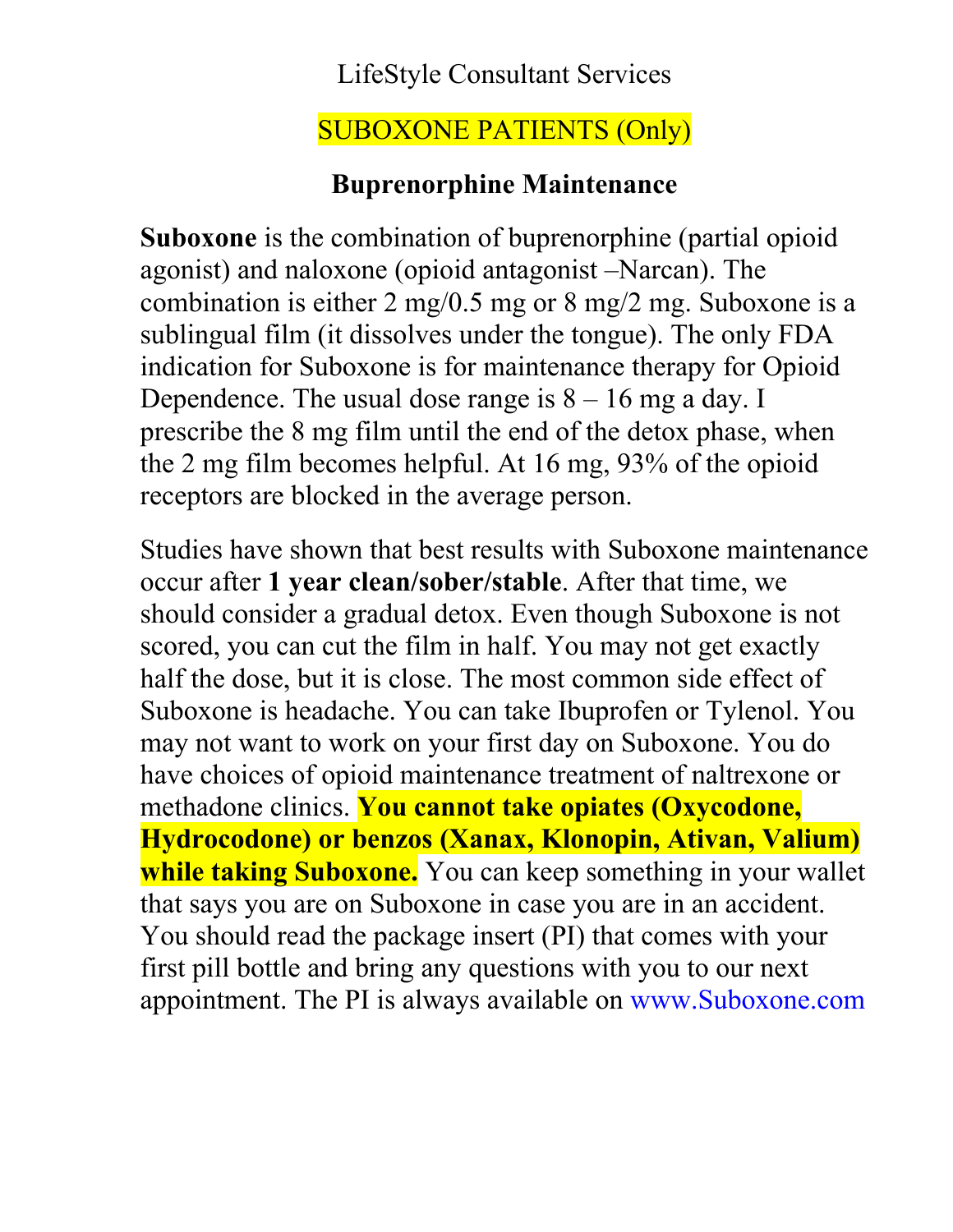LifeStyle Consultant Services

### **Induction Phase of Treatment**

We recommend you not take your first dose of Suboxone until you are in significant withdrawal from your previous opiate or at least 24 hours to avoid precipitated withdrawal (very uncomfortable). We suggest taking your first dose while you are in the comfort of your own home. Take  $1/2$  a film  $(4 \text{ mg})$  under your tongue and if you do not experience precipitated withdrawal within the first 15 minutes, you can then take the second half. We recommend that you take one film (8 mg) twice a day for the first week. Then, we will meet and discuss the treatment plan. Suboxone has a 37 hour half-life. Most of the patients take two films (16 mg) once a day.

## **Patient Responsibilities**

- Meet with the Doctor on a weekly basis until the proper dose is established. The right dose means that you are comfortable (not having withdrawal symptoms), and not having cravings.
- As long as you are clean, sober, stable, and pass the Urine Drug Screens (UDS), we will then add a week to each subsequent appointment up to 4 weeks.
- Urine Drug Screens will be monitored and will be performed in the office and sent out for confirmation.
- All urine tests will be supervised.
- We recommend patients to participate in outpatient therapy at least one hour, every four weeks, which will be billed separately.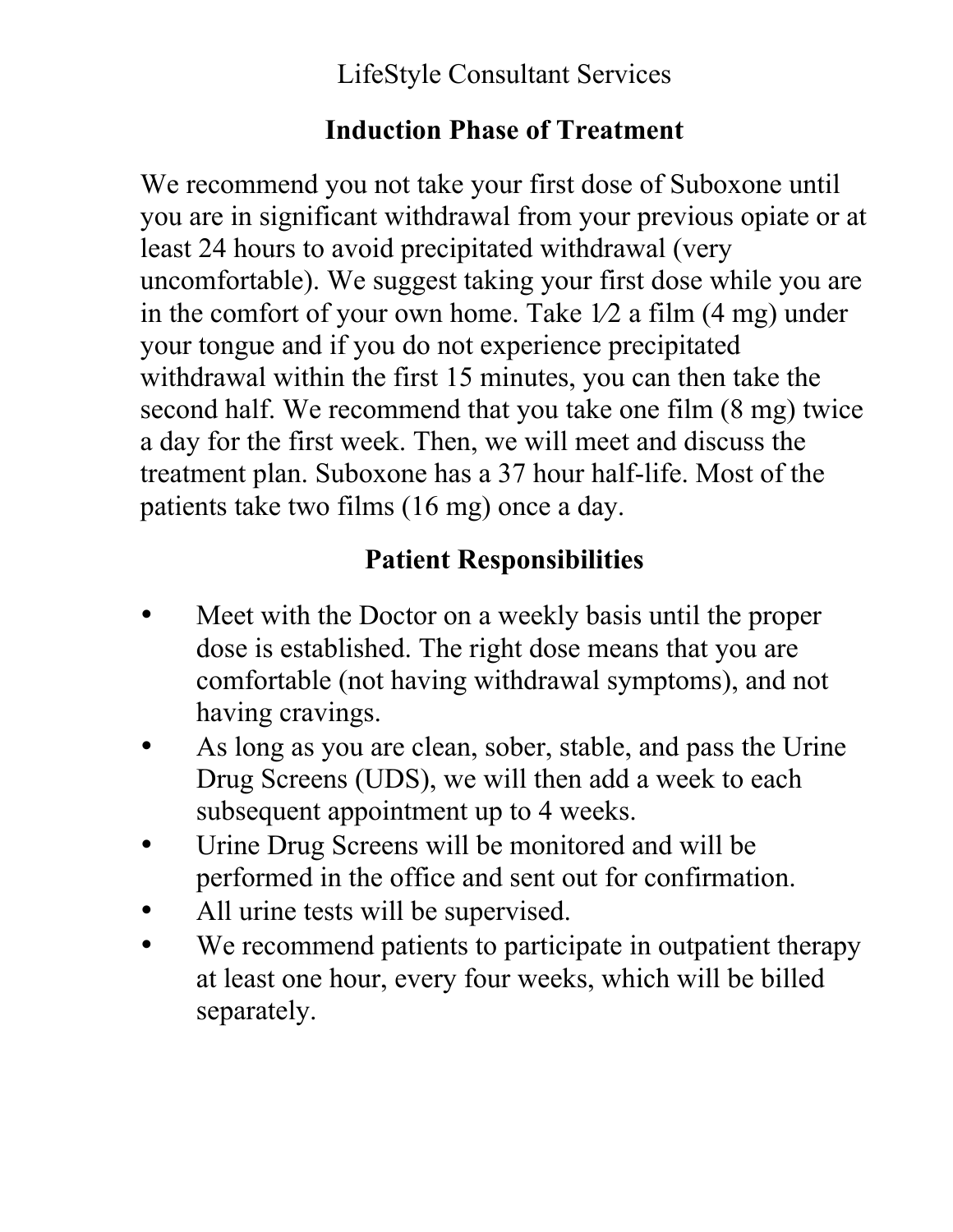- The DEA and the Doctor check the NC Controlled Substance Reporting System. Do not give away or sell your Suboxone.
- Diversion is against the law.
- Bring all Suboxone Film wrappers with you at each appointment for counts to document compliance and lack of diversion.
- Protect your meds with a lock-box or safe.
- All patients must keep their appointments.
- All patients will be billed for no-shows or cancellations without a prior 24 hours notice.

### **Instructions on How to Take Suboxone**

- Always take Suboxone as prescribed.
- Drink water prior to the dose. The film will dissolve faster if your mouth is moist prior to placing the film under your tongue. After about a minute, most of it will dissolve.
- **Do NOT swallow Suboxone**. It will only cause constipation or nausea, and it will not work as well.
- Do not stop taking Suboxone suddenly. You could become sick and have withdrawal symptoms because your body has become used to the medicine. Ask the doctor how to stop using Suboxone the proper way.
- If you take too much SUBOXONE Film or overdose, get emergency medical help right away. Also contact Poison

\_\_\_\_\_\_\_\_\_\_\_\_\_\_\_\_\_\_\_\_\_\_\_\_\_\_\_\_\_\_\_\_\_\_\_\_\_\_\_\_\_ \_\_\_\_\_\_\_\_\_\_\_\_\_\_\_\_\_\_\_\_\_\_\_\_

Patient Name Date